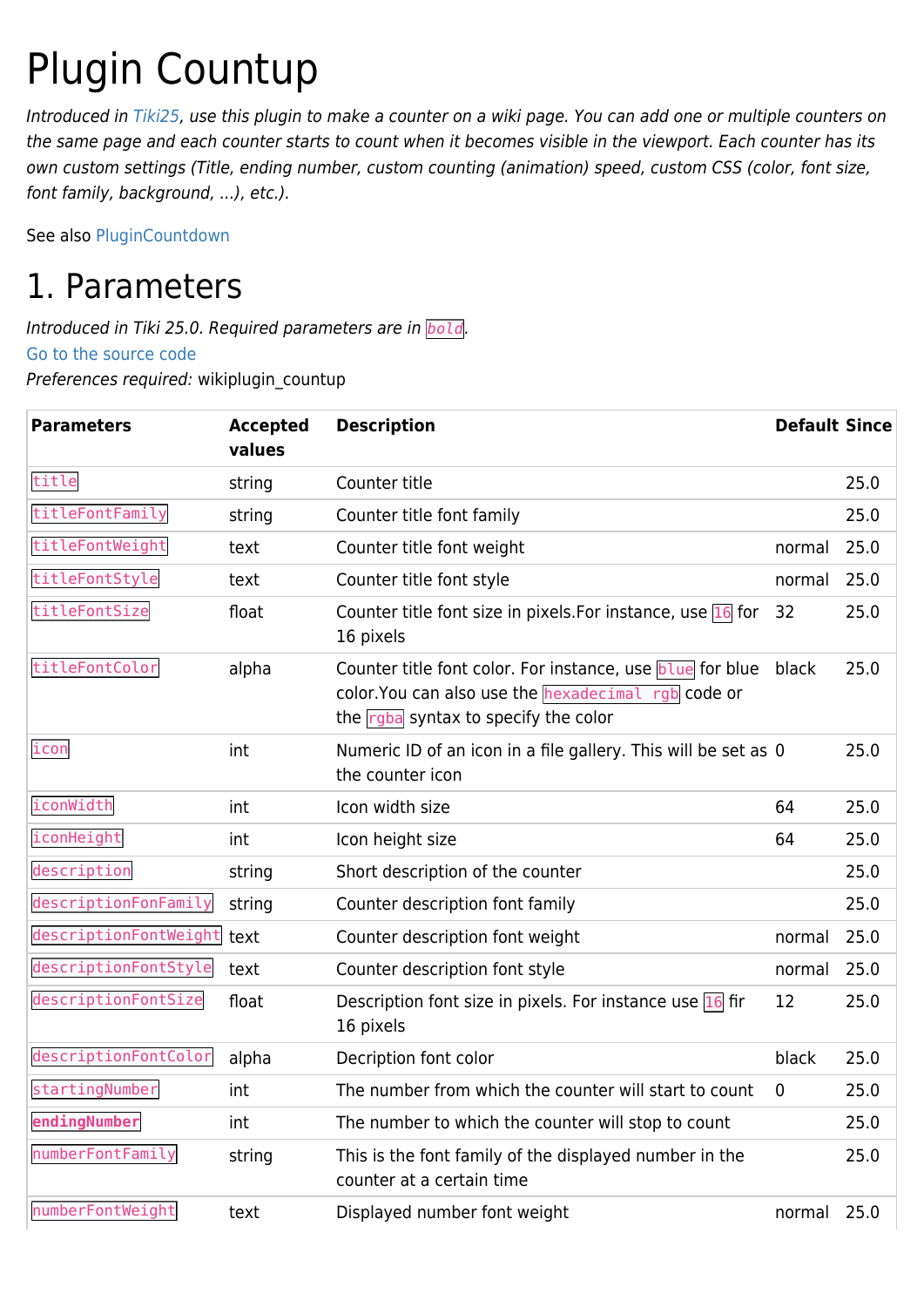| numberFontSize  | float  | This is the size of the displayed number in pixels. For<br>instance, use $\overline{16}$ for 16 pixels                                                                                                                                                                                                                                                                                                                                                                                                                                                                                                                                                                                                     | 32  | 25.0 |
|-----------------|--------|------------------------------------------------------------------------------------------------------------------------------------------------------------------------------------------------------------------------------------------------------------------------------------------------------------------------------------------------------------------------------------------------------------------------------------------------------------------------------------------------------------------------------------------------------------------------------------------------------------------------------------------------------------------------------------------------------------|-----|------|
| numberFontColor | alpha  | Dispalyed number font color. For instance, use blue for black<br>blue color. You can also use the hexadecimal rgb code<br>or the rgba syntax to specify the color                                                                                                                                                                                                                                                                                                                                                                                                                                                                                                                                          |     | 25.0 |
| speed           | float  | The counting(animation) speed of the counter in<br>seconds                                                                                                                                                                                                                                                                                                                                                                                                                                                                                                                                                                                                                                                 | 0.2 | 25.0 |
| delay           | float  | The delay time in seconds after which the counter will<br>start to count when it becomes visible in the viewport                                                                                                                                                                                                                                                                                                                                                                                                                                                                                                                                                                                           | 1.0 | 25.0 |
| prefix          | text   | Letter, number or symbol to use as prefix of the<br>number counter                                                                                                                                                                                                                                                                                                                                                                                                                                                                                                                                                                                                                                         |     | 25.0 |
| suffix          | text   | Letter, number or symbol to use as suffix of the<br>number counter                                                                                                                                                                                                                                                                                                                                                                                                                                                                                                                                                                                                                                         |     | 25.0 |
| width           | int    | Counter width in pixels. For instance, use 200 for 200<br>pixels                                                                                                                                                                                                                                                                                                                                                                                                                                                                                                                                                                                                                                           | 400 | 25.0 |
| height          | int    | Counter height in pixels. For instance, use $200$ for 200<br>pixels                                                                                                                                                                                                                                                                                                                                                                                                                                                                                                                                                                                                                                        | 300 | 25.0 |
| backgroundImage | int    | Numeric ID of an icon in a file gallery. This will be set as 0<br>the counter background image                                                                                                                                                                                                                                                                                                                                                                                                                                                                                                                                                                                                             |     | 25.0 |
| backgroundColor | alpha  | Counter background color. You can use the color name,<br>the hexadecimal rgb code or the rgba syntax to<br>specify the color.                                                                                                                                                                                                                                                                                                                                                                                                                                                                                                                                                                              |     | 25.0 |
| shadow          | string | This property adds shadows to the counter via a<br>comma separated list of shadows. A shadow is defined<br>with horizontal and vertical offsets from the element (in<br>our case, the counter), with blur and spread radius and<br>with a color. For instance, use inset 2000px 0px 0px<br>Opx #24a2c09c for 2000px horizontal offset, 0px<br>vertical offset, Opx blur radius, Opx spread radius and<br>with a light blue color. The inset keyword reverses the<br>shadow inside. For the color value, you can use the<br>color name, the hexadecimal rgb code or the rgba<br>syntax. For more details See here. Please be sure to<br>respect the syntax given in the documentation to see<br>the effect. |     | 25.0 |

## 2. Examples of use

## Example 1 :

In this example, we have one counter on the page and we are counting the number of registered students with a counting speed of 1 second.

The following code:

{countup title="Students" titleFontWeight="bold" titleFontStyle="italic"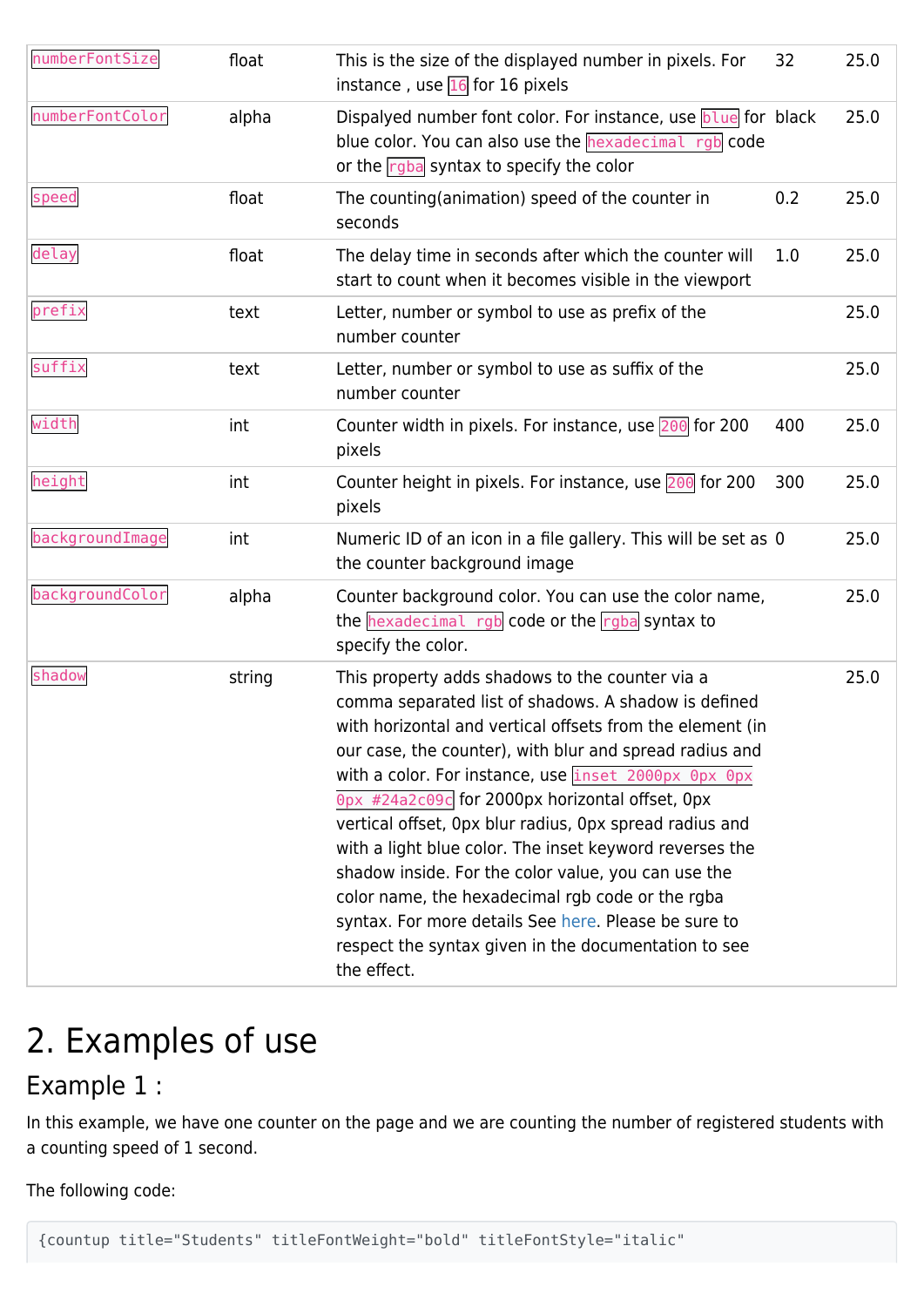```
titleFontColor="white" icon="61" description="Registered Students"
descriptionFontStyle="italic" descriptionFontColor="white" endingNumber="10"
numberFontWeight="800" numberFontSize="70" numberFontColor="white" speed="1" delay="1"
suffix="+" backgroundImage="62" shadow="inset 2000px 0px 0px 0px #24a2c09c"}
```
#### Produces this:



Click to expand

### Example 2 :

In this example we have two counters on the same page and each counter has its own custom settings (counting speed, font style, font color,etc) and starts to count when it becomes visible in the viewport.

#### The following code:

```
!~~#09F:Plugin Countup~~
{countup title="Students" titleFontWeight="bold" titleFontStyle="italic"
titleFontColor="white" icon="61" description="Registered Students"
descriptionFontStyle="italic" descriptionFontColor="white" endingNumber="15"
numberFontWeight="800" numberFontSize="70" numberFontColor="white" speed="1" delay="1"
suffix="+" backgroundImage="62" shadow="inset 2000px 0px 0px 0px #24a2c09c"}
{countup title="Countries" titleFontWeight="bold" titleFontColor="white" icon="60"
endingNumber="195" numberFontWeight="bold" numberFontSize="70" numberFontColor="white"
speed="0.02" shadow="inset 2000px 0px 0px 0px #24a2c09c"}
```
#### Produces this:



Click to expand